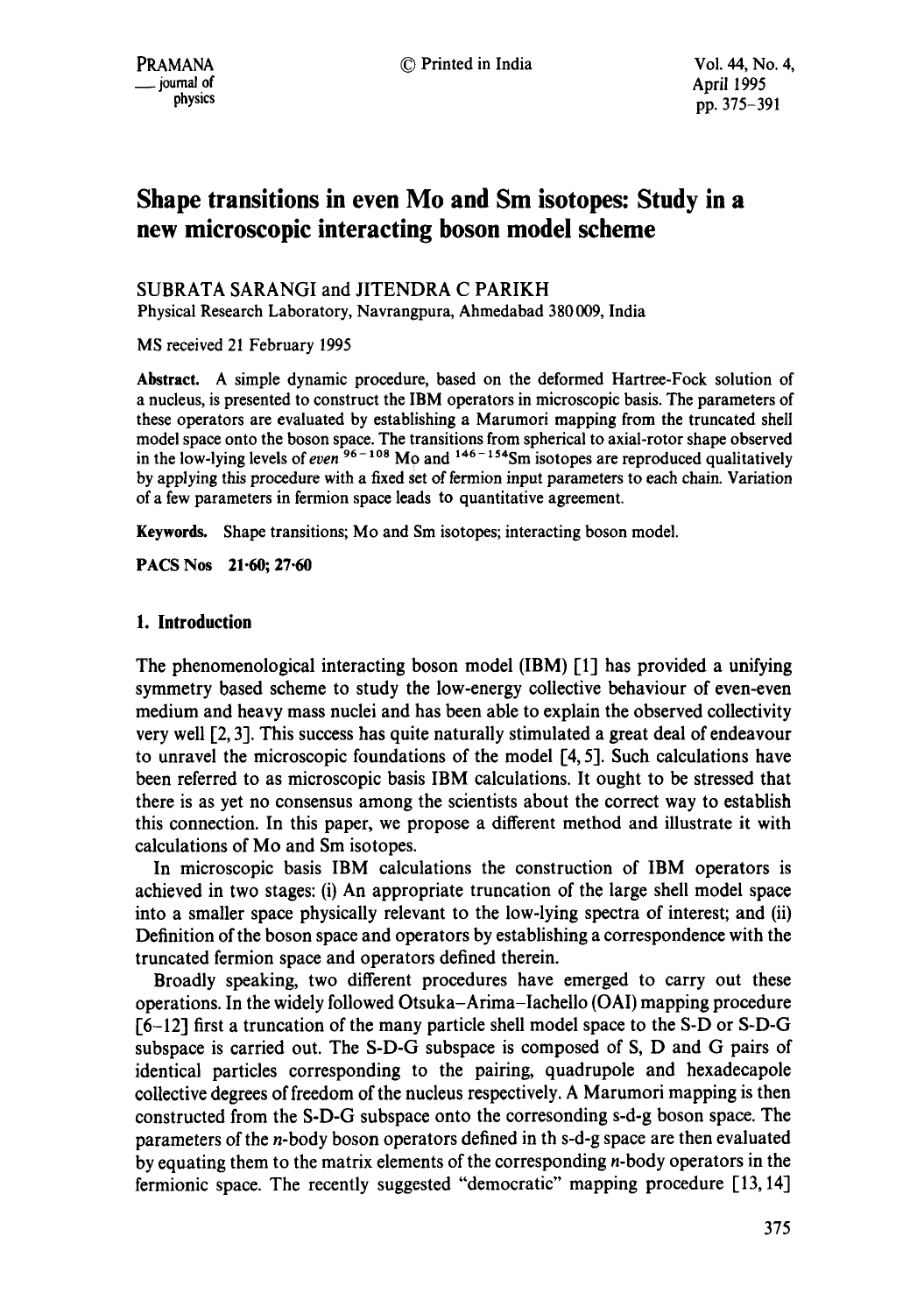also follows a similar path. The procedures [15, 16] following the alternative Belyaev-Zelevinsky method first construct the boson operators and then carry out the truncation in the boson space.

In this paper, we describe a simple dynamic procedure [17] to construct the IBM operators from fermion basis and apply it to examine the collective shape transitions in even-A Mo and Sm isotopes. Taking into account the considerable amount of evidence that the G-pairs (or equivalently the  $g$ -bosons) play a necessary and sufficient role [10, 13, 16-23] in describing the low-lying spectra of interest, we assume that the relevant truncated fermion space is composed of only the "correlated" identical nucleon S, D and G pairs. Correspondingly we have the s-d-g IBM-2 boson space. We construct the correlated pairs by projecting good angular momentum states from mean fidd Hartrce-Fock (HF) solutions. We then establish a Marumori mapping from the fermion singlepair and two-pair spaces to the corresponding one- and two- boson spaces. The boson matrix elements are then determined by equating them to the corresponding fermion matrix elements. Since a one-to-one correspondence from the identical two-pair space to the corres- ponding two boson space cannot be established, we ignore the identical boson interaction terms in the Hamiltonian. Actually, it has earlier been argued [4] that these terms do not play a significant role in the low-lying regions. The distinguishing aspect of our procedure from the OAI mapping is that in the latter N-pair states are mapped onto N-boson states and the fermion matrix elements are calculated in the  $N$ -pair space. Finally, due to lack of a suitable IBM-2 code incorporating  $q$ -bosons, the boson spectroscopic calculations are carried out in the IBM-1 domain by projecting from IBM-2 operators  $[24]$  and using the SDGIBM1 code of Devi and Kota  $[25]$ .

The structure of the correlated identical nucleon pairs, which reflect the number of valence nucleons distributed over a set of single particle levels, the Pauli blocking effects etc., incorporates the dynamics and quite obviously plays a crucial role in evaluating the boson parameters. There have been several studies with varied approaches and approximations to study these aspects. The calculations [8,9, 11] based on the broken pair approximation [26] evaluate the structure coefficients variationally with the assumption that the ground state of the nucleus consists of only S-pairs. These are clearly well-suited for spherical nuclei with a few valence nucleons. In the iterative scheme of Scholten [10] these coefficients are evaluated by minimising the N-pair ground state energy in the S-D-G space. This scheme has been applied to study the spherical to axially-deformed shape transition in the even-A Sm nuclei. There have also been procedures in the deformed basis where the coefficients are evaluated by projecting out good angular momentum states from deformed Cooper pairs obtained by number projection from BCS-Nilsson states [21,22] or HFB solutions [20 27]. The correlated pairs constructed in our procedure from mean-field HF solutions do not include the pairing correlations, unlike those from the HFB solutions, but would include other deformation producing correlations, However, in the present study, we go beyond the work reported in [20, 27] in the sense that we actually construct the IBM Hamiltonian and other operators and carry out the spectroscopic calculations. Navrátil and Dobes also evaluate these coefficients in the boson picture by establishing a canonical trans- formation from the non-collective boson space to the collective boson space and then choose the most collective state by looking at the lowest energy states of the Hamiltonian [16].

As mentioned earlier, we have applied our scheme to study the spherical to axial-rotor shape transition observed in the low-lying spectra of even  $96 - 108$  Mo  $[28-30]$  and  $146-154$  Sm  $[31, 32]$  isotopes. The microscopic IBM calculations for the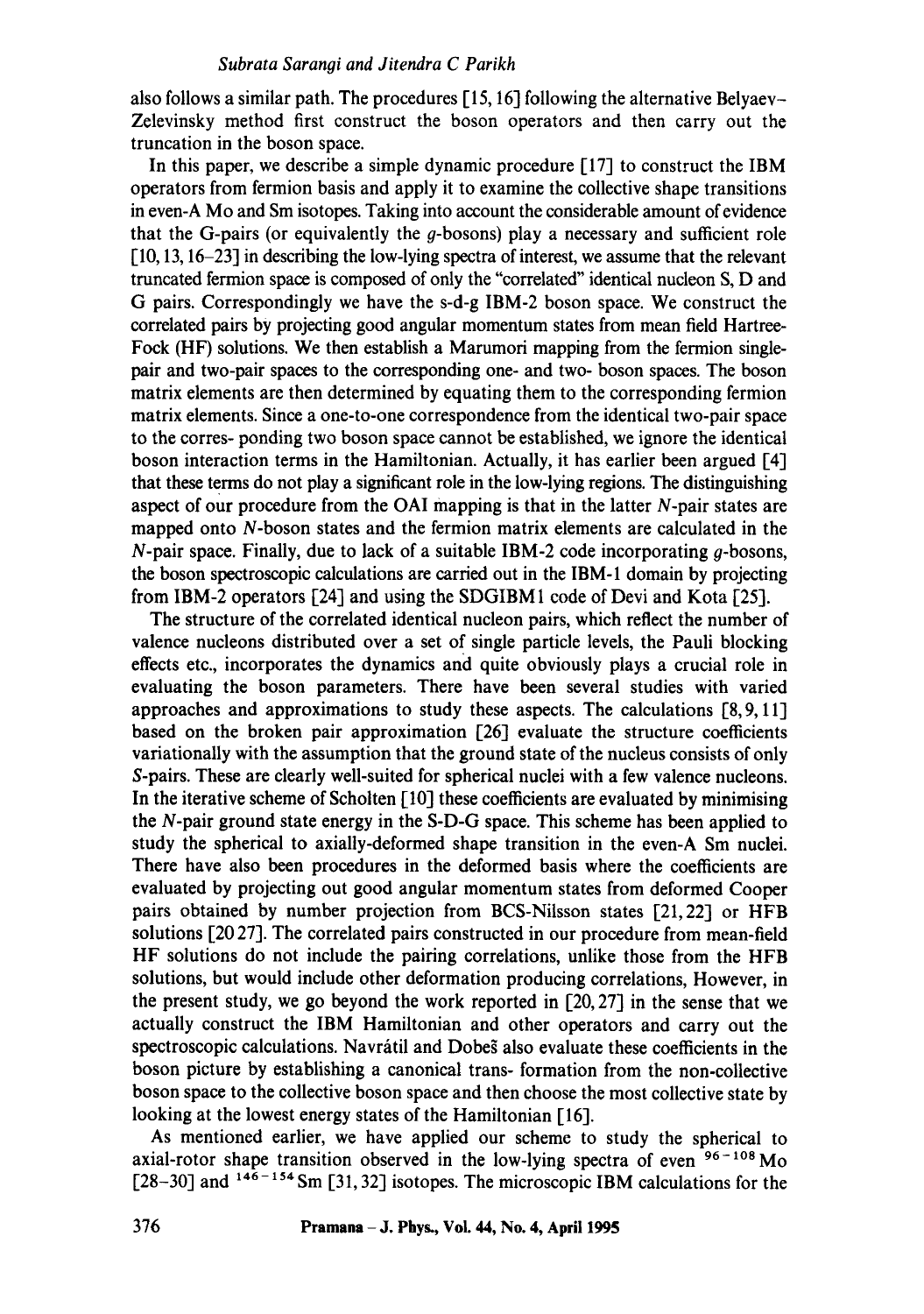Mo isotopes are the first to be reported here. We compare our results for the Sm isotopes with those of Scholten  $[10]$  and Navrátil and Dobes  $[16]$  who have also explicitly carried out the spectroscopic calculations using their respective procedures. From our results we observe the necessity to vary the strength parameters of the fermion two-body interaction (Surface delta interaction) in order to quantitatively reproduce the observed spectra and  $B(E2)$ <sup>†</sup> values. Such variation in seen to be necessary in the transition region. Navrátil and Dobes [16] have also observed the necessity to vary the fermion input parameters and have explicitly employed a thumbrule (eq. (13) in ref. [16]) to vary them. Although no such variations were carried out by Scholten [10], the scaled-up spectra (with respect to the experimental ones) for the heavier Sm-chain probably indicate necessity of such a variation. We also observe similar effects in our results for Sm isotopic chain.

Our scheme of constructing the IBM operators is presented in  $\S 2$ . The studies of shape transition in the Mo and Sm isotopic chains applying this scheme are presented in § 3. We summarize and conclude with a few remarks in § 4.

## 2. Our scheme

The scheme consists of four broad steps which are described in the following subsections. In the first step, we present a prescription to construct the correlated identical nucleon pairs from the occupied HF orbits of the nucleus. In  $\S 2.2$ , we discuss the Marumori mapping from the correlated pair space onto the boson space. In  $\S 2.3$ , we evaluate the IBM-2 parameters in terms of appropriate matrix elements in the fermion space. The IBM-1 parameters obtained from those of the IBM-2 Operators by means of a projection scheme [24] are presented in  $\S 2.4$ .

#### 2.1 *Construction of correlated pairs*

We present here a simple prescription by which we construct the correlated pair states of identical nucleons for each nucleus. Clearly the structure of these pairs ought to effectively represent the distribution of all the valence nucleons ( $\rho = v$ (neutrons);  $\pi$ (protons)) over the chosen spherical model space  $\{j^{\rho}\}\$ . A natural choice to carry out such a construction is to consider the occupancies of the spherical  $i<sup>o</sup>$  orbits in a given state of the nucleus: However, a complete shell model calculation is almost impossible for the nuclei under our consideration. Hence we choose a practical, though approximate way out, i.e., to calculate the occupancies from the self-consistently generated set of deformed HF orbits. With the knowledge of the occupancies, we construct an effective single particle (s.p.) deformed orbit  $|\rho; K\rangle$ <sub>eff</sub> incorporating the relative distribution of the valence nucleons  $(\rho)$  over the model space. The correlated S, D, G pairs are then obtained by projecting out good angular momentum  $(J = 0, 2, 4$  respectively) positive parity pairs from the two particle determinant defined by the states  $|\rho; K\rangle_{eff}$ .

We now describe the scheme in detail. We consider an even-even nucleus with  $n<sub>\rho</sub>$ number of valence nucleons occupying a major oscillator shell  $\{j_i^{\rho}\}$ . The axiallydeformed good-parity HF s.p. orbits  $|\rho; \pm K \Pi \rangle$  for this system are then given by

$$
|\rho; K\Pi \rangle = \sum_{j_i^e} C_{j_i^e K\Pi} |j_i^e K\Pi \rangle \quad \text{[time-like]} \tag{1}
$$

$$
|\rho; -K\Pi\rangle = \sum_{j_i^o} (-1)^{j_i^o - K} C_{j_i^o K\Pi} |j_i^o - K\Pi\rangle \quad \text{[time-reversed]}
$$
 (2)

**Pramana - J. Phys., Vol. 44, No. 4, April 1995 377**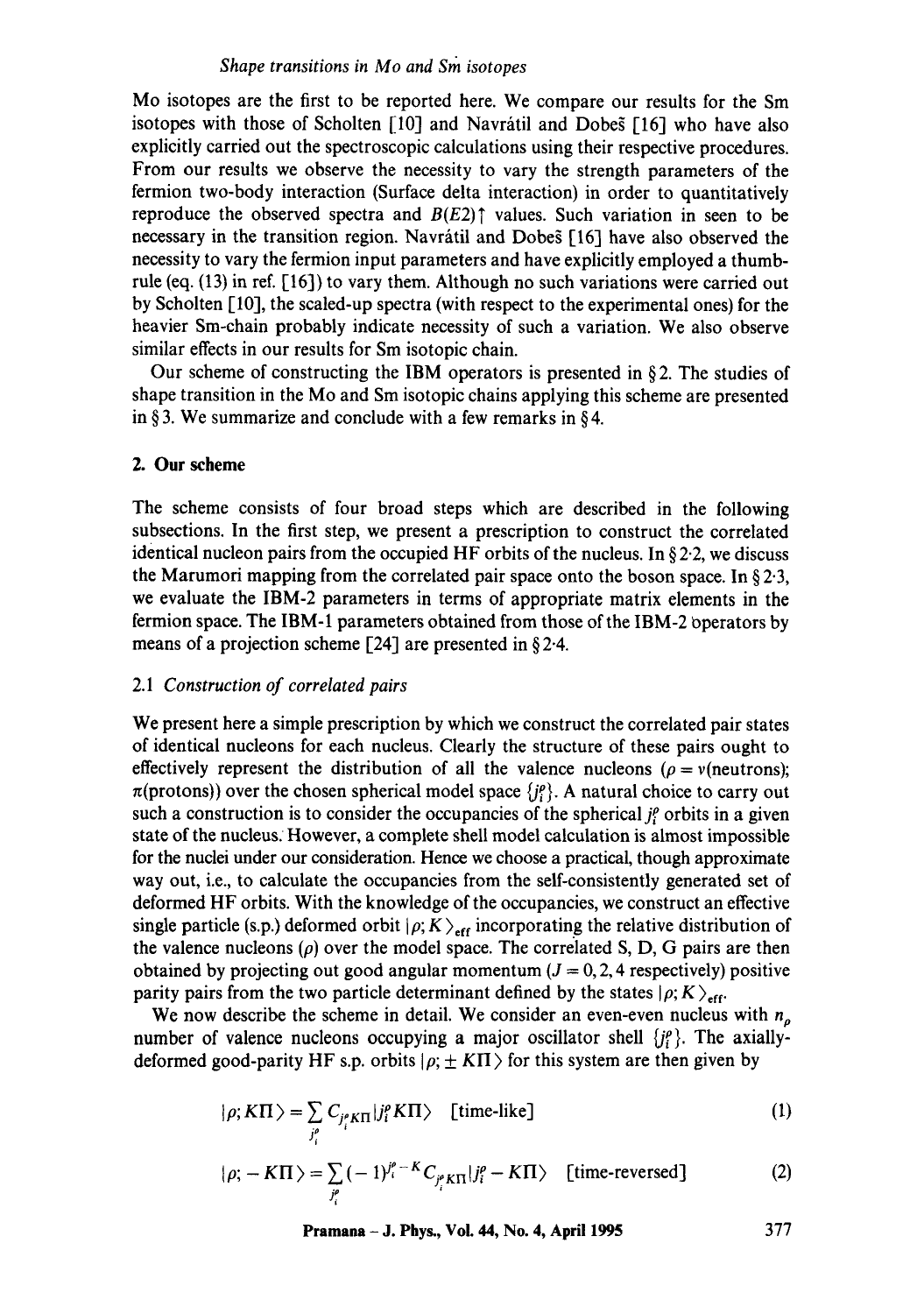where K and  $\pi$  are respectively, the s.p. projection (along the symmetry axis of the nucleus) and the parity associated with the orbit  $j_i^c$ . From the set of occupied HF we evaluate the occupancy of  $j_i^o$ 

$$
X_{j_i^o} = 2 \sum_{i=1}^{n_p/2} |C^{(i)}_{j_i^o}|^2
$$
 (3)

where  $l$  is the index for the occupied orbits and the factor 2 accounts for the pair of time-like and time-reversed occupied orbits for each  $K$  and  $\Pi$ .

We then construct the effective s.p. deformed orbit

$$
|\rho; K = \frac{1}{2} \rangle_{\text{eff}} = \sum_{j_i^o} p_{j_i^o} \overline{C}_{j_i^o} | j_i^o \frac{1}{2} \Pi \rangle. \tag{4}
$$

Here the coefficients of expansion  $C_f$  are given by  $C_f = + \sqrt{X_f/n_p}$ . The relative phase factors  $p_{i}$  are fixed to be  $p_{i} = C^{(1)}_{i} | \tilde{C}^{(1)}_{i} |$  where  $C^{(1)}_{i}$  are the coefficients of expansion of the first (energetically lowest) HF orbit. Note from the definition of  $C_{if}$  that this orbit is normalized.

A few points are to be noted at this step. The HF solutions for all the nuclei studied by us are prolate in nature. We therefore choose the projection quantum number  $K = \frac{1}{2}$  for the effective orbit. This also allows all the spherical shells in the model space starting from  $j^{\rho} = \frac{1}{2}$  to contribute to this orbit. Its constituent  $\overline{C}_{j_{\rho}^{\rho}}$  coefficients retain the relative distribution of valence nucleons over the model space and the effects of Pauli blocking etc. The motivation behind the above choice of phases  $p_{i\sigma}$  is the fact that the prolate orbit with this phase choice is invariably the most deformed orbit with maximum intrinsic quadrupole moment. One would therefore expect that the pair wave function constructed from such an effective orbit would describe the low-lying collective states of the nucleus. Moreover, as this orbit is defined over a major oscillator shell including the intruder shell, it does not have good parity. In case of an occupied intruder shell, there is also the question of defining the corresponding phase factor  $p_f$  in (4). Since we finally consider only positive parity pair states projected out of the product of a pair of effective orbits, the phase of the intruder orbit here is irrelevant.

From the two particle determinant constructed by  $|\rho; K = \pm 1/2\rangle_{eff}$ , we project out the good angular momentum positive parity pairs  $|B_{JM=0}^p\rangle$  or in short  $|B_J^p\rangle$ 

$$
|B^{\rho}_{J}\rangle = \sum_{kl} \mathscr{C}^{\rho}_{(kl)J} |(\rho;kl)J\rangle \tag{5}
$$

where the expansion coefficients  $\mathcal{C}_{(kl)j}^{\rho}$  is given by

$$
\mathscr{C}^{\rho}_{(kl)J} = \mathscr{N}^{\rho}_{J}(-1)^{j^{\rho}} - \frac{1}{2}\sqrt{1+\delta_{kl}}(2-\delta_{kl})\langle j^{\rho}_{k}\frac{1}{2}j^{\rho}_{l} - \frac{1}{2}|j^{\rho}_{kl}j^{\rho}_{l};J0\rangle p_{j^{\rho}_{l}}\bar{D}_{j^{\rho}_{l}}\bar{C}_{j^{\rho}_{l}}.
$$
 (6)

The quantity  $\langle j^{\rho}_k \frac{1}{2} j^{\rho}_l - \frac{1}{2} | j^{\rho}_k j^{\rho}_l : J0 \rangle$  in the above equation is the Clebsch-Gordan coefficient and  $\mathcal{N}_{J}^{\rho}$  is the normalization factor. In (5)  $|(\rho; kl)J\rangle = |(j_{kl}^{\rho}j_{l}^{\rho})J0\rangle$  is the two particle state coupled to angular momentum J. These correlated pairs are dynamic in nature, although in an average sense, as they are based on the occupancies of the model orbits calculated for each nucleus from the respective HF solutions. This prescription, like those of  $[20, 21, 22, 27]$ , is applicable to all even-even nuclei--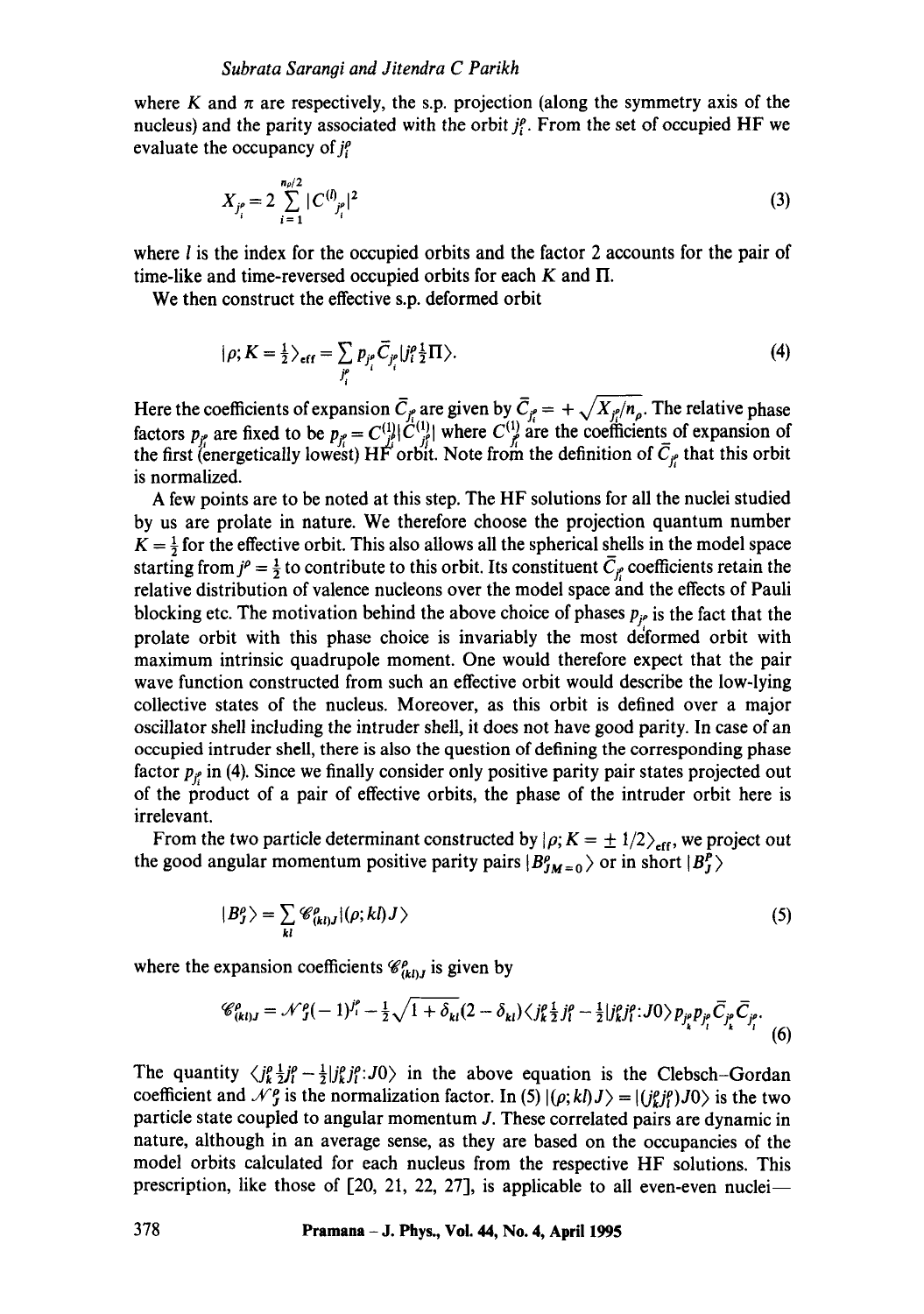spherical, transitional or rotational--away from closed-shell and whose lowest energy HF solution is prolate.

#### 2.2 *Construction of the Boson operators*

Following usual tensor coupling notations, we may write the IBM-2 Hamiltonian

$$
\mathcal{H}_{\text{IBM}-2} = \sum_{J} (-1)^{J} \varepsilon_{J}^{v} (b_{J}^{v\dagger} \cdot \tilde{b}_{J}^{v}) + \sum_{J} (-1)^{J} \varepsilon_{J}^{x} (b_{J}^{\pi \dagger} \cdot \tilde{b}_{J}^{\pi}) +
$$

$$
\sum_{J_{1}J_{2}J_{3}J_{4}; J'} (-1)^{J'} W_{J_{1}J_{2}J_{3}J_{4}}^{J'} ((b_{J_{1}}^{v\dagger} \times b_{J_{2}}^{\pi \dagger})^{J'} \cdot (\tilde{b}_{J_{3}}^{v} \times \tilde{b}_{J_{4}}^{\pi})^{J'}) \tag{7}
$$

where  $b^{p^*}$  and  $\tilde{b}^p$  are respectively the boson creation and annihilation spherical tensor operators with  $J = 0$ , 2 and 4 for the s, d and g bosons. We also have the E2-transition operator

$$
\mathcal{F}_{\text{IBM}-2}^{(\text{E2})} = \sum_{\rho = v, \pi} \sum_{JJ'} e_{JJ'}^{\rho} (b_J^{\rho \dagger} \tilde{b}_{J'}^{\rho})_0^2.
$$
 (8)

Our objective is to evaluate the single boson energy  $\varepsilon_{j}^{p}$ , the  $v-\pi$  boson two-body matrix element (tbme)  $W'_{J_1J_2J_3J_4}$  in eq. (7) and the effective boson charge  $e^{\rho}_{J_1}$  in eq. (8) microscopically. To this end, we first establish the following Marumori mapping from the identical nucleon pair space onto the boson space

nucleon pairs bosons

$$
|B^{\rho}_J\rangle \rightarrow |b^{\rho}_J\rangle; J = 0, 2, 4
$$
 (9)

$$
|(B_{J_1}^v B_{J_2}^{\pi})J \rangle \rightarrow |(b_{J_1}^v b_{J_2}^{\pi})J \rangle; J_1, J_2 = 0, 2, 4.
$$
 (10)

It is to be noted in (10) that the nucleon pairs and the bosons being distinguishable, there is no (anti) symmetry requirement and the one-to-one correspondence is straightforward.

The above mappings  $(9-10)$  lead to evaluation of the parameters of the boson operators in eqs (7-8) in the following manner

boson matrix elements nucleon pair matrix elements

$$
\varepsilon_J^{\rho} \equiv \langle b_J^{\rho} | \mathcal{H}_{\text{IBM}-2} | b_J^{\rho} \rangle = \langle B_J^{\rho} | \mathcal{H}_{\rho} | B_J^{\rho} \rangle \tag{11}
$$

$$
W_{J_1J_2J_3J_4}^J \equiv \langle (b_{J_1}^{\nu} b_{J_2}^{\tau}) J | \mathcal{H}_{\text{IBM}-2} | (b_{J_3}^{\nu} b_{J_4}^{\tau}) J \rangle = \langle (B_{J_1}^{\nu} B_{J_2}^{\tau}) J | \mathcal{V}_{\nu\pi}^F | (B_{J_3}^{\nu} B_{J_4}^{\tau}) J \rangle
$$
\n(12)

$$
e_{JJ'}^{\rho} \equiv \langle b_J^{\rho} | \mathcal{F}_{\text{IBM}-2}^{(\text{E2})} | b_{J'}^{\rho} \rangle = \langle B_J^{\rho} | \mathcal{F}^{(\text{E2})} | B_J^{\rho} \rangle. \tag{13}
$$

On the r.h.s. of eqs  $(11-13)$ , we have respectively the one-plus-two-body identical nucleon Hamiltonian  $\mathcal{H}_o$ , the two-body neutron-proton interaction operator  $\mathcal{V}_{v\pi}$  and the fermion E2-transition operator  $\mathcal{F}^{(E2)}$  discussed in the next subsection.

As pointed out earlier, a one-to-one correspondence between the states  $|(B_{J_1}^{\rho} B_{J_2}^{\rho})J\rangle$ and  $|(b<sub>j</sub>, b<sub>j</sub>,j)<sub>j</sub>$  cannot be established. We have, therefore, dropped the terms involving these boson states in the Hamiltonian  $\mathcal{H}_{IBM-2}$  (eq. (7)). However, this approximation is not a severe handicap as it has been shown [4] that in the low-lying spectra these matrix elements play a negligible role.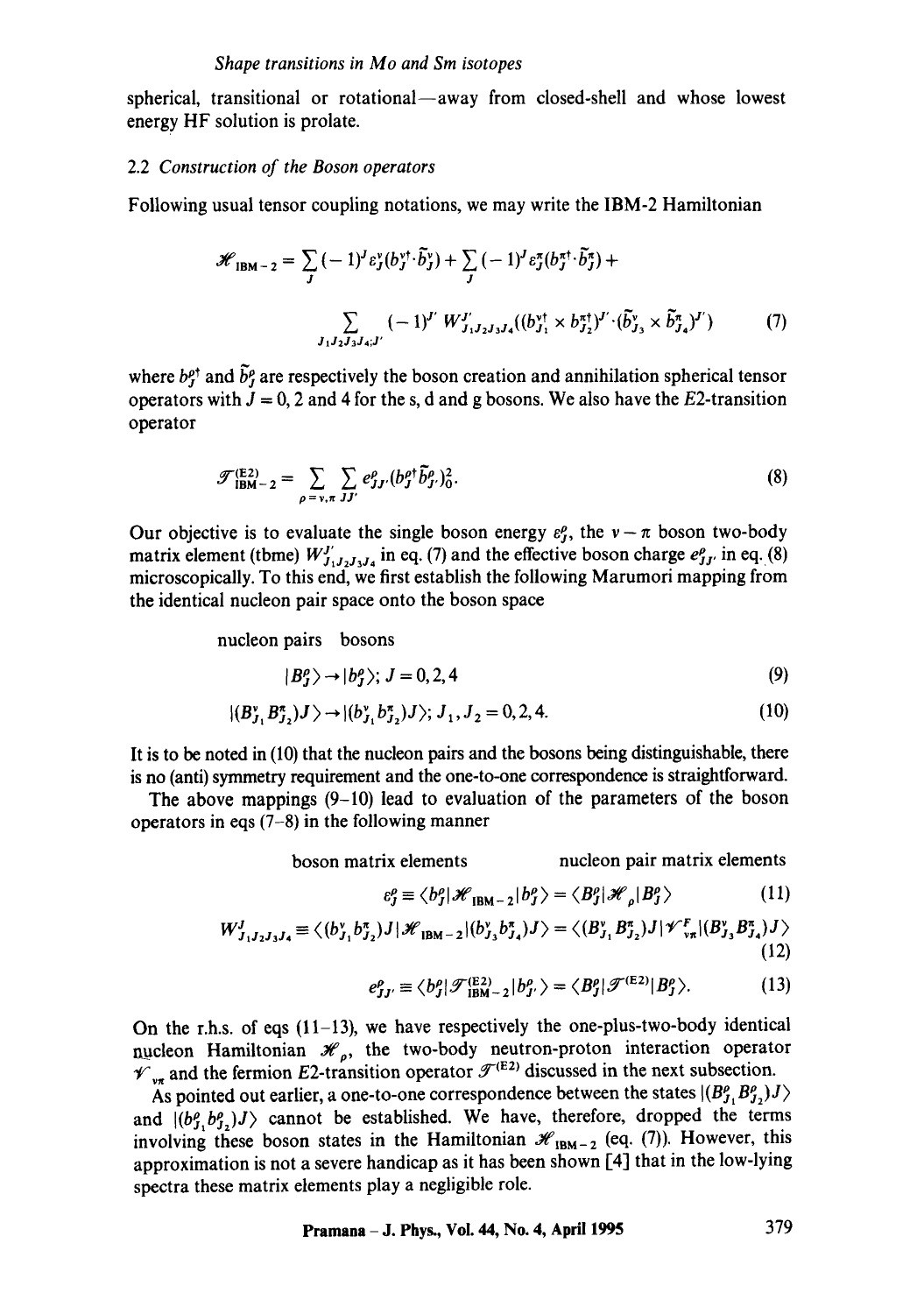#### *Subrata Sarangi and Jitendra C Parikh*

Further, the Marumori mapping constructed in  $(9-10)$  are not of OAI type where N-pair  $(N = N_y + N_z)$  states are mapped onto N-boson states [6-12] and the boson parameters are evaluated by calculating a few fermion matrix elements in the N-pair space using the generalised seniority scheme.

#### 2.3 *Evaluation of the boson parameters*

2.3.1 *The single boson energy:* The single boson energy  $e_f^{\rho} = \langle B_f^{\rho} | \mathcal{H}_{\rho} | B_f^{\rho} \rangle$  of (11) alongwith (5) for  $|B_f^{\rho}\rangle$  is given by

$$
\varepsilon_{J}^{\rho} = \sum_{k_1 l_2} \sum_{k_2 l_2} \mathscr{C}_{(k_1 l_1)J}^{\rho} \mathscr{C}_{(k_2 l_2)J}^{\rho} \langle (\rho; k_1 l_1) J | \mathscr{H}_{\rho} | (\rho; k_2 l_2) J \rangle.
$$
 (14)

The matrix elements (m.e.) on the r.h.s, of (14) is easily evaluated

$$
\langle (\rho; k_1 l_1) J | \mathcal{H}_{\rho} | (\rho; k_2 l_2) J \rangle = (\varepsilon_{j^{\rho}_{k_1}} + \varepsilon_{j^{\rho}_{l_1}}) \delta_{j^{\rho}_{k_1} j^{\rho}_{k_2}} \delta_{j^{\rho}_{l_1} j^{\rho}_{l_2}} + V^{J^{\rho}_{j^{\rho}_{k_1} j^{\rho}_{l_2} j^{\rho}_{l_2}}}_{j^{\rho}_{k_1} j^{\rho}_{l_2} j^{\rho}_{l_2}} \tag{15}
$$

where  $\varepsilon_{j_i^p}$  is the single particle energy (spe) of the valence SM orbits  $j_k^p$  and  $V'_{i'_k,j'_k,j'_k,j'_k}$  is the identical particle nucleonic two-body matrix element (tbme)

2.3.2 *The neutron-proton boson interaction matrix element*: The  $v-\pi$  boson two-body matrix element  $W^J_{J_1,J_2,J_3,J_4} = \langle (B^{\nu}_{J_1} B^{\tau}_{J_2}) J \rangle \langle \mathcal{F}_{\nu_{\pi}} | (B^{\nu}_{J_3} B^{\tau}_{J_4}) J \rangle$  of (12) alongwith (5) is given by

$$
W_{J_1J_2J_3J_4}^J = \sum_{k_1l_1} \sum_{k_2l_2} \sum_{k_3l_3} \sum_{k_4l_4} \mathcal{C}_{(k_1l_1)J_1}^{\nu} \mathcal{C}_{(k_2l_2)J_2}^{\pi} \mathcal{C}_{(k_3l_3)J_3}^{\nu} \mathcal{C}_{(k_4l_4)J_4}^{\pi}
$$
  

$$
\langle ((v; k_1l_1)J_1, (\pi; k_2l_2)J_2)J | \mathcal{V}_{\nu\pi}| ((v; k_3l_3)J_3, (\pi; k_4l_4)J_4)J \rangle.
$$
  
(16)

The matrix element on the rhs of (16) is the basic matrix element with the two-body  $v-\pi$ -interaction operator

$$
V_{\nu\pi} = \sum_{j^{\nu}j^{\nu}j^{\nu}j^{\nu};J'} [J^{\nu}]^{1/2} V^{J^{\nu}}_{j^{\nu}j^{\nu}j^{\nu}j^{\nu}} ((a_{j^{\nu}}^{+} \times a_{j^{\mu}}^{+})^{J^{\nu}} \times (\dot{a}_{j^{\nu}} \times \dot{a}_{j^{\nu}})^{J^{\nu}})^{0}
$$
(17)

with  $a_F^{\dagger}, \tilde{a}_F$  etc. as the nucleon creation and annihilation tensor operators and the matrix elements  $V^J_{j^*j^*j'^*}$  in  $\nu-\pi$  formalism.

Rewriting the operator  ${\mathcal V}_{\nu_{\pi}}$  in the multipole form and applying the Wigner-Eckart theorem, the basic matrix element can be factorised [33]

$$
\langle ((v; k_1 l_1) J_1, (\pi; k_2 l_2) J_2) J | \mathcal{V}_{\nu\pi} | ((v; k_3 l_3) J_3), (\pi; k_4 l_4) J_4) J \rangle
$$
  
=  $(-1)^{J_2 + J_3 + J} \sum_{j' j' j' j' j'', J'} (-1)^{j\pi} + j'^{\nu+J'} [J'] V^{J'}_{j' j' j' j''} \times$   

$$
\sum_{j'} \begin{cases} J_1 & J_2 & J \\ J_4 & J_3 & J'' \end{cases} \begin{cases} j^{\nu} & j^{\pi} & J' \\ j'^{\pi} & j'^{\nu} & J'' \end{cases} \begin{cases} \langle (v; k_1 l_1) J_1 || (a_{j\pi}^{\dagger} \times \tilde{a}_{j\mu})^{j'} || (v; k_3 l_3) J_3 \rangle \\ \langle (\pi; k_2 l_2) J_2 || (a_{j\pi}^{\dagger} \times \tilde{a}_{j\mu})^{j'} || (\pi; k_4 l_4) J_4 \rangle. \end{cases} (18)
$$

The m.e.'s on the rhs of (18) are evaluated by employing standard techniques of shell model spectroscopy, namely, intermediate state expansion, recoupling of spherical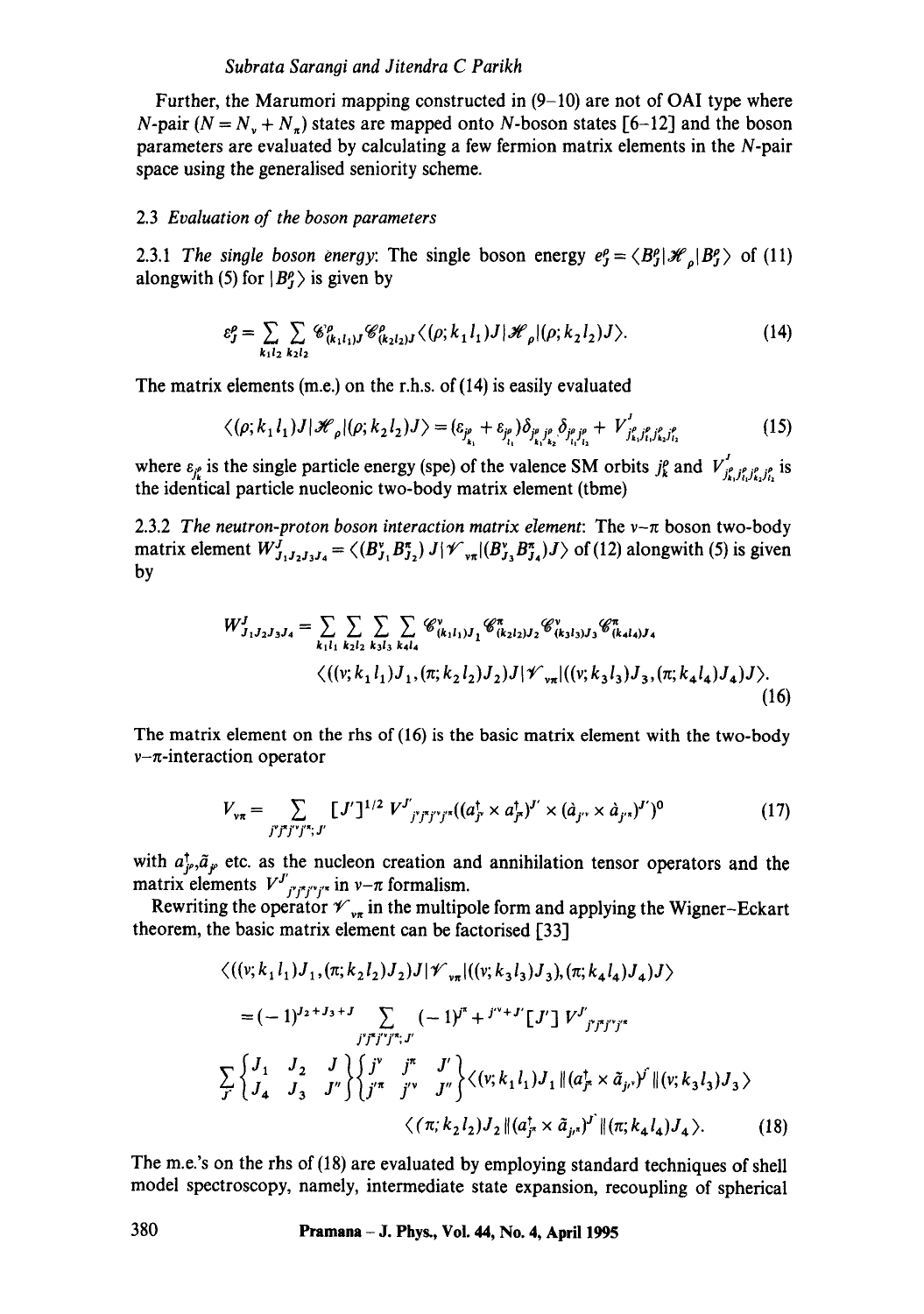#### *Shape transitions in Mo and Sm isotopes*

tensors and application of the fermion anti-commutation relations. We obtain

$$
\langle ((v; k_1 l_1) J_1, (\pi; k_2 l_2) J_2) J | \mathcal{V}_{\nu\pi} | ((v; k_3 l_3) J_3, (\pi; k_4 l_4) J_4) J \rangle
$$
  
=  $(-1)^{J_1 + J_4 + J + 1} \prod_{i=1}^4 \zeta_{k_i l_i} [J_i]^{1/2} \varepsilon_{k_i l_i J_i}$   

$$
\sum_{J'J'} (-1)^{j_{k_i}^* + j_{k_i}^* + j_{l_i}^* + j_{l_2}^* + J'} [J'J''] V^{J'}_{j_{k_i}^* j_{k_j}^* j_{k_i}^*} \begin{Bmatrix} J_1 & J_2 & J \\ J_4 & J_3 & J'' \end{Bmatrix}
$$
  

$$
\begin{Bmatrix} j_{k_1}^* & j_{k_2}^* & J' \\ j_{k_3}^* & j_{k_3}^* & J'' \end{Bmatrix} \begin{Bmatrix} J_1 & j_{k_1}^* & j_{l_1}^* \\ j_{k_2}^* & J_3 & J'' \end{Bmatrix} \begin{Bmatrix} J_2 & j_{k_2}^* & j_{l_2}^* \\ j_{k_3}^* & J_4 & J'' \end{Bmatrix} \delta_{j_i^* j_{l_3}^*} \delta_{j_{l_1}^* j_{l_4}^*}^*
$$
 (19)

where  $\zeta_{k,l} = (1/(1 + \delta_{k,l})^{1/2})$ ,  $[J] = 2J + 1$  and the exchange operator  $\varepsilon_{k,l}$  defined as

$$
\varepsilon_{klJ} f(k, l, J) = f(k, l, J) - (-1)^{j_k + j_l - J} f(l, k, J). \tag{20}
$$

2.3.3 *The E2-transition effective boson charge*: The effective boson charge  $e_{JJ}^{\rho}$  for E2-transition in (8) is evaluated from (13). By applying Wigner-Eckart theorem and carrying out the contraction on the double-barred matrix element through boson commutation relations, the boson matrix element on the lhs of (13) can be reduced to

$$
\langle b_{J_1}^{\rho} | \mathcal{F}_{\text{IBM}-2}^{(\text{E2})} | b_{J_2}^{\rho} \rangle = \frac{[2]^{1/2}}{[J_1]^{1/2}} \langle J_2 0 20 | J_1 0 \rangle e_{J_1 J_2}^{\rho} \tag{21}
$$

where the quantity  $\langle J_2 0 2 0 | J_1 0 \rangle$  is the Clebsch-Gordan coefficient. The effective charge parameter of the bosons is thus given by

$$
e_{J_1J_2}^{\rho} = \frac{[J_1]^{1/2} \langle B_{J_1}^{\rho} | \mathcal{F}^{(\text{E2})} | B_{J_2}^{\rho} \rangle}{[2]^{1/2} \langle J_2 0 2 0 | J_1 0 \rangle}.
$$
 (22)

The E2-transition operator  $\mathcal{F}^{(E2)}$  in the nucleonic space is given by

$$
\mathcal{F}^{(E2)} = -\frac{1}{\sqrt{5}} \sum_{\rho} e_{\rho} \sum_{j^{\rho}j^{\prime\rho}} q_{j^{\rho}j^{\prime\rho}} (a_{j^{\rho}}^{\dagger} \times \tilde{a}_{j^{\prime\rho}})^{2}_{0}
$$
 (23)

where  $e_{\rho}$  is the effective nucleon charge,  $q_{\mu\mu\sigma} = \langle j^{\rho} || r^2 Y^2 || j^{\prime} \rho \rangle$  is the reduced quadrupole matrix element in units of oscillator size parameter  $b_a^2$  (= 0.0102(4N<sub>o</sub>/ $A^2$ )<sup>-1/3</sup> barns) [34] for a nucleus with  $N<sub>o</sub>$  number of  $\rho$ -pairs and atomic number A.

Expanding the m.e. on the rhs of  $(22)$  by  $(5)$  we have

$$
\langle B_{J_1}^{\rho} | \mathcal{F}^{(E2)} | B_{J_2}^{\rho} \rangle = \sum_{k_1 l_1} \sum_{k_2 l_2} \mathscr{C}_{(k_1 l_1) J_1}^{\rho} \mathscr{C}_{(k_2 l_2) J_2}^{\rho} \langle (\rho; k_1 l_1) J_1 | \mathcal{F}^{(E2)} | (\rho; k_2 l_2) J_2 \rangle.
$$
\n(24)

The basic matrix element on the rhs of (24) is evaluated by substituting for  $\mathcal{F}^{(E2)}$  (23) and applying the spherical tensor recoupling and commutation relations. Wc obtain

$$
\langle (\rho; k_1 l_1) J_1 | \mathcal{F}^{(E2)} | (\rho; k_2 l_2) J_2 \rangle
$$
  
=  $e_{\rho} [J_2]^{1/2} \langle J_2 0 20 | J_1 0 \rangle \varepsilon_{k_1 l_1 J_1} \varepsilon_{k_2 l_2 J_2} (-1)^{j_{k_1}^{\rho} + j_{l_1}^{\rho} + J_2} q_{j_{k_1}^{\rho} j_{k_1}^{\rho}} \rangle$   

$$
\langle k_1 l_1 \zeta_{k_2 l_2} \rangle \begin{cases} j_{k_1}^{\rho} & j_{l_1}^{\rho} \\ J_2 & 2 \end{cases} j_{k_2}^{\rho} \Big\} \delta_{j_{l_1}^{\rho} j_{l_2}^{\rho}} (25)
$$

**Pramana - J. Phys., Vol. 44, No. 4, April 1995 381**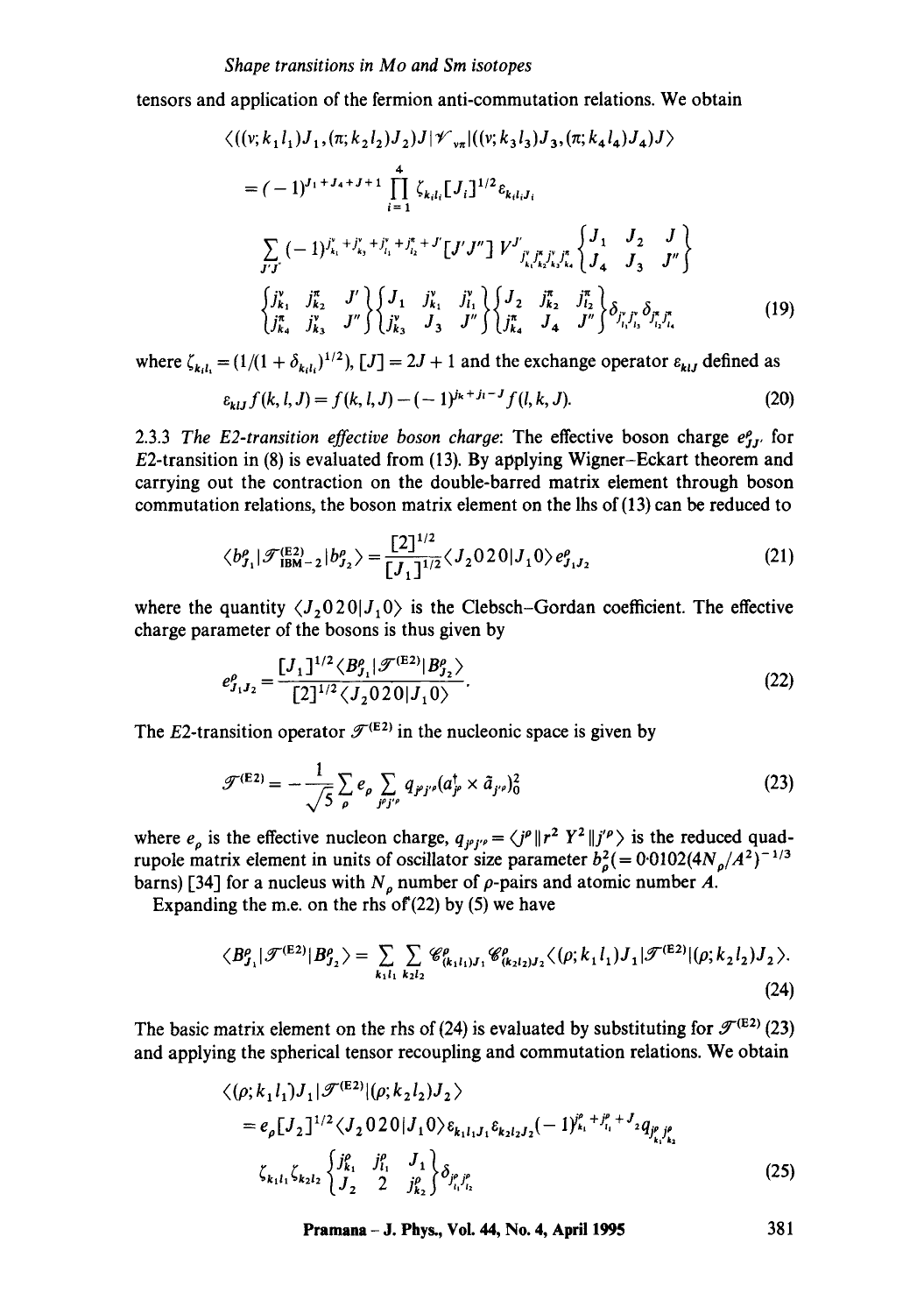Combining (22), (24) and (25) we calculate the effective charge parameter  $\varepsilon_{L,L}^{\rho}$ .

#### 2.3 *Construction of IBM-I operators*

Due to the lack of an IBM-2 code incorporating  $q$ -bosons explicitly, we carry out the spectroscopic calculations in IBM-1 regime. The parameters of the IBM-1 operators are calculated from those of IBM-2 by a projection scheme  $[24]$  based on the F-spin symmetry amongst neutron and proton bosons. The IBM-2 to IBM-1 projection is carried out with the assumption that the low-lying IBM-2 levels of our interest have F-spin  $F = F_{max}$  and hence are completely symmetric under interchange of  $v-\pi$  labels. This symmetry can be realized by either constructing an F-scalar Hamiltonian [35] or, alternatively, by including in a non-F-scalar Hamiltonian a large Majorana force  $M_{v\pi}$  [36, 37].

The IBM-2 Hamiltonian (eq. (7)) constructed in our microscopic procedure is clearly not  $F$ -scalar. However, we assume that the low-lying levels and, in particular, the Yrast levels among them that we are interested in do have  $F = F_{\text{max}}$  and project out the IBM-1 Hamiltonian from the IBM-2 Hamiltonian. Those terms in the expansion of the IBM-2 Hamiltonian which contribute to the Majorana operator collapse in IBM-1 because of symmetry requirements of the IBM-1 states. Out of the 82 parameters in the two-body part of  $\mathcal{H}_{IBM-2}$  only 68 contribute to  $\mathcal{H}_{IBM-1}$  m.e. and the rest are mapped to zero. The 3 single boson energies  $\varepsilon_j$  and 32 two-body matrix elements  $V_{J_1J_2J_3J_4}^{J_1}$  of the (sdg) IBM-1 Hamiltonian

$$
\mathcal{H}_{\text{IBM}-1} = \sum_{J} (-1)^{J} \varepsilon_{J} (b_{J}^{\dagger} \cdot \tilde{b}_{J}) + \sum_{J_{1} J_{2} J_{3} J_{4};J'} (-1)^{J'} \zeta_{J_{1} J_{2}} \zeta_{J_{3} J_{4}} \nV_{J_{1} J_{2} J_{3} J_{4}}^{J'} (b_{J_{1}}^{\dagger} b_{J_{2}}^{\dagger})^{J'} \cdot (\tilde{b}_{J_{3}} \tilde{b}_{J_{4}})^{J'} \tag{26}
$$

and the 4 effective E2-charge parameters  $e_{II}$  of the IBM-1 E2-transition operator

$$
\mathcal{F}_{\text{IBM}-2}^{(\text{E2})} = \sum_{JJ'} e_{JJ'} (b_J^{\dagger} \tilde{b}'_J)_0^2 \tag{27}
$$

are related to the corresponding IBM-2 parameters through the neutron(proton) boson numbers  $N_{\nu}(N_{\pi})$  and the total boson number N and are given below

$$
IBM - 1
$$
  

$$
\varepsilon_{J} = \frac{1}{N} (N_{\nu} \varepsilon_{J}^{\nu} + N_{\pi} \varepsilon_{J}^{\pi})
$$
 (28)

$$
V_{J_1J_2J_3J_4}^{J'} = \frac{N_v N_\pi}{N(N-1)} \,\bar{W}_{J_1J_2J_3J_4}^{J'} \tag{29}
$$

$$
e_{JJ'} = \frac{1}{N} (N_v e_{JJ'}^v + N_\pi e_{JJ'}^\pi). \tag{30}
$$

In eq. (29)  $\bar{W}_{J_1J_2J_3J_4}^{J'}$  is the sum of all  $W_{J_1J_2J_3J_4}^{J'}$  for a given J' in  $\mathcal{H}_{\text{IBM}-2}$  including the distinct permutations of  $(J_1, J_2)$  and  $(J_3, J_4)$  respectively.

The IBM-1 parameters (28-30) are then used in the SDGIBM-1 boson code of Devi and Kota [25] to produce the spectra and  $B(E2)$  values for the even-even Mo and Sm isotopes. Due to computational difficulties we have truncated the boson space to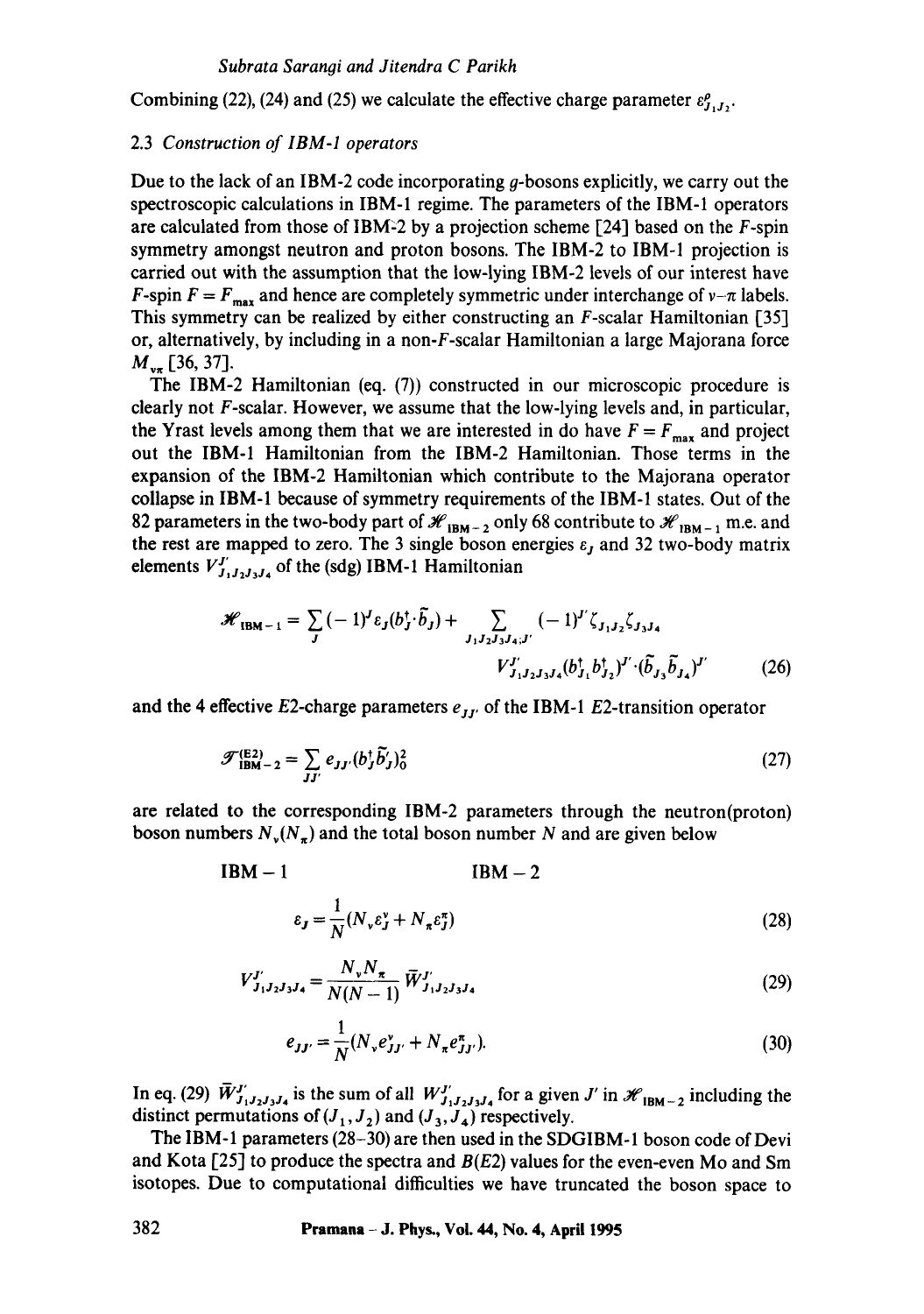configurations with number of g-bosons  $N_e \le 2$  for all calculations reported here. In case of the Sm isotopes, the basis space has been further truncated by imposing the condition on number of s-bosons  $N_s \ge 2$  on the basis states. Earlier calculations [16, 38] have demonstrated that such approximations produce satisfactory results.

## **3. Shape transition in Mo and Sm isotopes**

We now present the results of the application of this simple procedure to study the spherical to axially-deformed shape transition in even $-A^{96-108}$  Mo and  $146-154$ Sm isotopes. We have used the surface delta interaction (SDI)  $\mathcal{O}_{\rho\rho'}$  as the residual two-body interaction. It can be written in terms of spherical harmonics  $Y^l_m$ 

$$
\mathcal{O}_{\rho\rho'} = -A_{\rho\rho'} \sum_{l=0}^{\infty} (-1)^l (2l+1)^{1/2} (Y^l(\rho) \cdot Y^l(\rho')) \tag{31}
$$

with strength parameters  $A_{\rho\rho}$ . Qualtitative features of shape transition are observed with a given set of fermion input parameters, namely, spe  $\varepsilon_{\rho}$ , SDI strength  $A_{\rho\rho'}$  and effective nucleon charge  $e_{\rho}$ , for each set of isotopes. However, in quantitative terms, the same set of parameters while producing results in agreement with experiment for the lighter isotopes, produce scaled-up spectra for the heavier ones. One then needs to vary these parameters in the deformed region to reproduce numbers akin to experimental results. Such scaling-up of spectra has also been reported by other authors  $[10, 12, 16]$ . Navrátil and Dobesy carry out the variation of all the input parameters dynamically by a further parametrization [16] involving the boson numbers of the nucleus under consideration. Our attempt, however, has been to minimize the number of free parameters and also to economise on their variation.In order to demonstrate the necessity of varying these parameters, we adopt the following approach. For the Mo chain, we carry out variation of  $A_{\rho\rho}$  with a view to closely reproducing the experimental results. For the Sm chain, however, we keep the strength parameters fixed and compare the results with the observed spectra as well as with those of Scholten [10] whose calculations are also carried out without variation of the parameters. The effective nucleon charges for the Sm isotopes are varied to compare with the results of Navrátil and Dobesy [16]. We have also carried out detailed calculations for  $148$ Sm and  $152$ Sm with different values of the parameters  $A_{\rho\rho'}$  and  $e_{\rho}$ . Results of these calculations are not given here for brevity but they compare well with those of [16, 38, 39] and experiments [31, 32].

#### *3.1 The Mo isotopes*

The model spaces for the valence protons and neutrons in the even  $96 - 108$ Mo isotopes alongwith the spe [40] are given in table 1. It has also been shown [40] that the role of the  $2p_{1/2}$  shell protons is negligible in the shape transition; hence we ignore them. The set of SDI strength parameters  $A_{vv} = A_{\pi\pi} = 0.35 \text{ MeV}$  and  $A_{vx} = 0.6 \text{ MeV}$ , taken by Federman and Pittel [41] to study the shape transitions in this isotopic chain, produce in our calculations results in agreement with experiment for the lighter isotopes but scaled-up spectra for the heavier ones. We, therefore, vary these parameters as shown in table 2. These numbers indicate, as one would expect, that the deformation producing  $v\pi$  interaction becomes much stronger in the deformed heavy isotopes compared to the identical particle interaction which would include the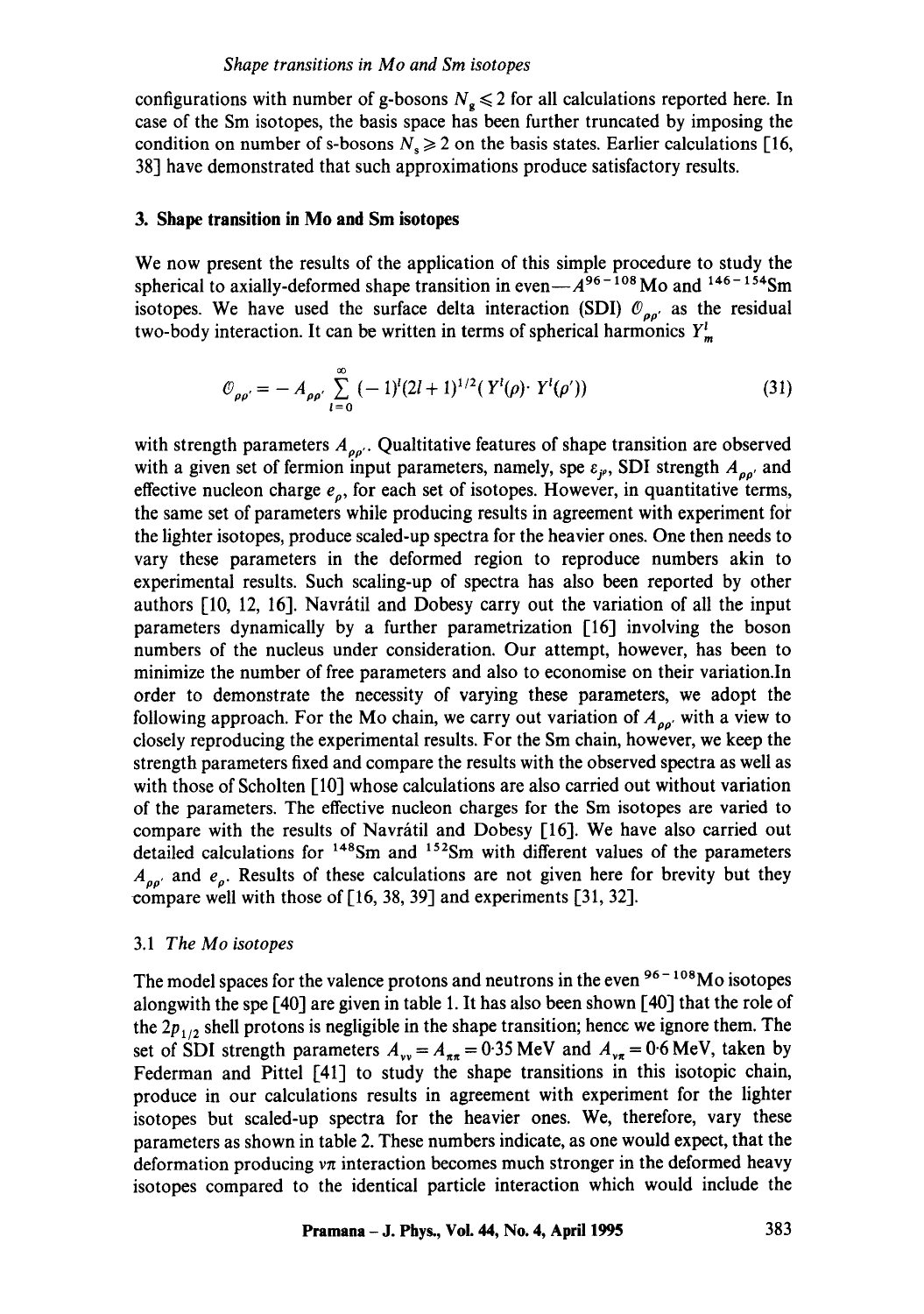Table 1. The model space and the single particle energies for Mo isotopes.

|          | orbit                                               | energy (MeV) |
|----------|-----------------------------------------------------|--------------|
| protons  |                                                     | 00           |
| neutrons | $\frac{1g_{9/2}}{2d_{5/2}}$<br>$\frac{3s_{1/2}}{2}$ | $0-0$        |
|          |                                                     | 1.0          |
|          |                                                     | 2.5          |
|          |                                                     | $3-0$        |
|          | $2d_{3/2}^{1/2}$<br>$1g_{7/2}$<br>$1h_{11}$<br>1/2  | 3.6          |

**Table** 2. Adopted SDI strength parameters for  $96 - 108$ Mo isotopes.

| Isotope           | $A_{\rho\rho}(\rho = v, \pi)$<br>(in MeV) | $(in \overrightarrow{MeV})$ |  |
|-------------------|-------------------------------------------|-----------------------------|--|
| 96M <sub>0</sub>  | 0.37                                      | 0.60                        |  |
| 98Mo              | 0.37                                      | 0.60                        |  |
| 100M <sub>0</sub> | 0-33                                      | 0.60                        |  |
| 102M <sub>O</sub> | 0.10                                      | 0.40                        |  |
| 104M <sub>O</sub> | 0.05                                      | 0.40                        |  |
| 106Mo             | 0.05                                      | 0.40                        |  |
| 108Mo             | 0.05                                      | 0.40                        |  |

sphericity producing pairing interactions even though their absolute values decrease. The effective neutron charges are chosen to be  $e_y = 0.9e$  and  $e_{\pi} = 1.9e$ .

In the axially-defofrned prolate HF solutions we do not observe occupation of the intruder  $1h_{11/2}$  orbit. The normalized occupancies  $|\overline{C}_r|^2$  calculated from  $|v; k = 1/2\rangle_{\text{eff}}$ (4) for every valence orbit  $j_i^r$  are plotted for all isotopes in figure 1(a). In the case of <sup>98</sup>Mo the  $2d_{5/2}$  orbit gets almost filled with very little participation of the rest of the model orbits and we observe a (sub)shell effect here. It has been argued [42] that this effect at  $N = 56$ , 58 is responsible for the delay in the onset of shape transition in Mo isotopes. With addition of more neutrons, collectivity sets in and for  $A = 106$ , 108 the  $2d_{3/2}$  and  $1g_{7/2}$  orbits also take part substantially.

Federman and Pittel [43], in their analysis of the microscopic aspects of nuclear deformation and shape transition, proposed that the onset of nuclear deformation occurs in the region where valence neutrons and protons occupy spherical orbits with good overlap. The neutron and proton orbits  $(n_v l_v j_v)$  and  $(n_x l_x j_x)$  are shown to have good overlap [44] if  $n_v = n_{\pi}$  and  $l_v = l_{\pi}$ ,  $l_{\pi} \pm 1$ . Following this, Federman and Pittel [41] showed that it is indeed the occupation of the  $(\lg_{9/2})^x$  and  $(\lg_{7/2})^y$  orbits by the valence nucleons which is responsible for the onset of deformation in the heavier Mo isotopes. In figure 1(a), we observe similar effects with  $1g_{7/2}$  being rapidly occupied for  $A = 104 - 108$ . Similar effects are also seen in the occupancies of the model orbits for the Sm isotopes.

The IBM-1 d- and g-boson energies  $\varepsilon_d$ ,  $\varepsilon_g$  with respect to the s-boson energies are plotted in figure 1(b). Barring the case of  $58$ Mo, these quantities vary smoothly. It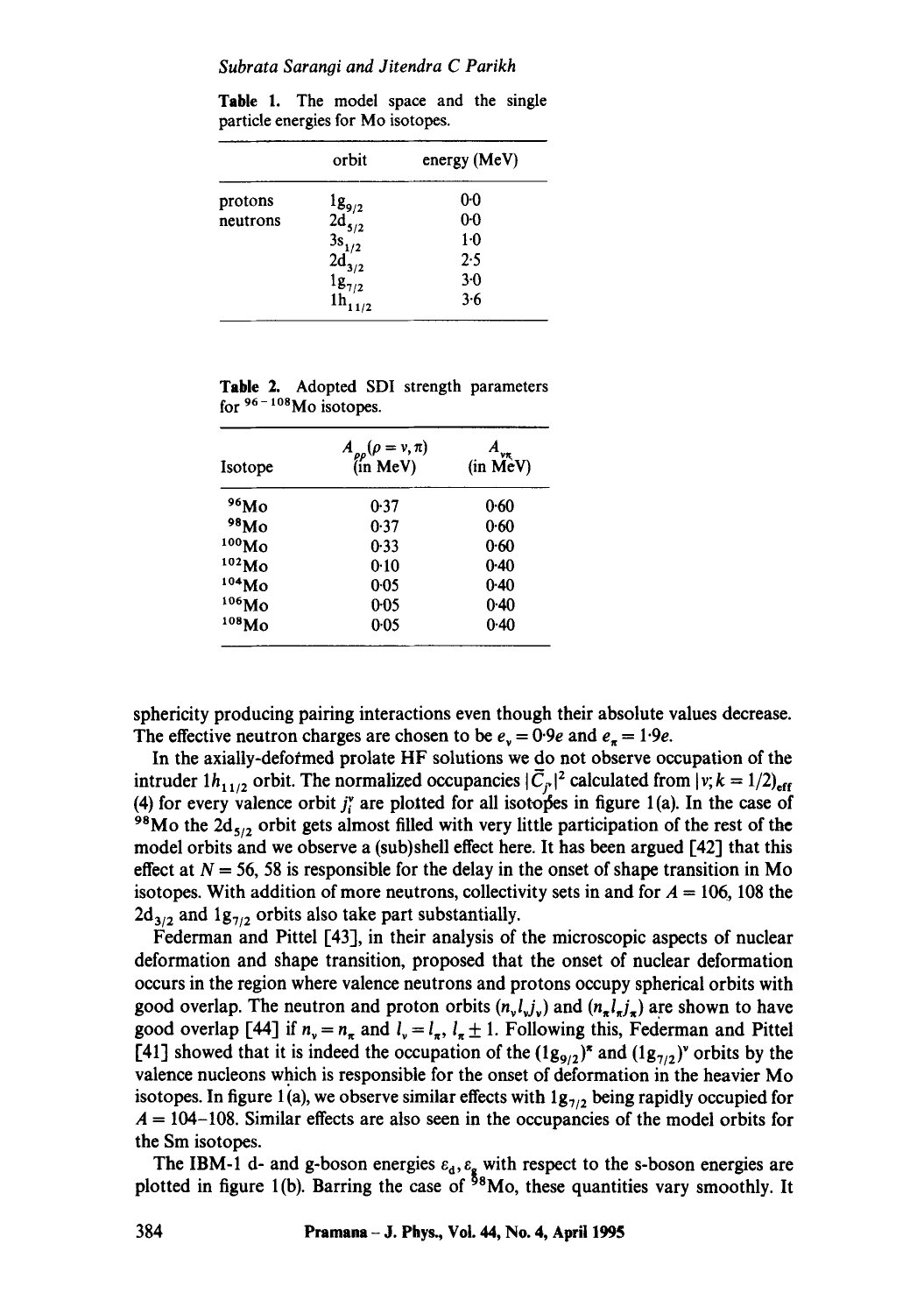Shape transitions in Mo and Sm isotopes



**Figure 1.** Mo Isotopes: (a) effective occupancies  $|\overline{C}_{j'}|^2$  of single particle neutron orbits from  $|v; k = +\frac{1}{2}\rangle_{eff}$  orbit; (b) the IBM-1 d- and g- boson energies  $\varepsilon_d$  and  $\varepsilon_g$  w.r.t  $\varepsilon_s$ ; and (c) IBM-1 effect the atomic number A.

should be noted that for  $104 - 108$  Mo, with the SDI strength parameters kept constant table 2, there is a gradual decrease in the  $\varepsilon_d - \varepsilon_g$  gap. This decrease facilitates a stronger mixing of the d- and g-bosons and probably helps the onset and sustenance of the deformation.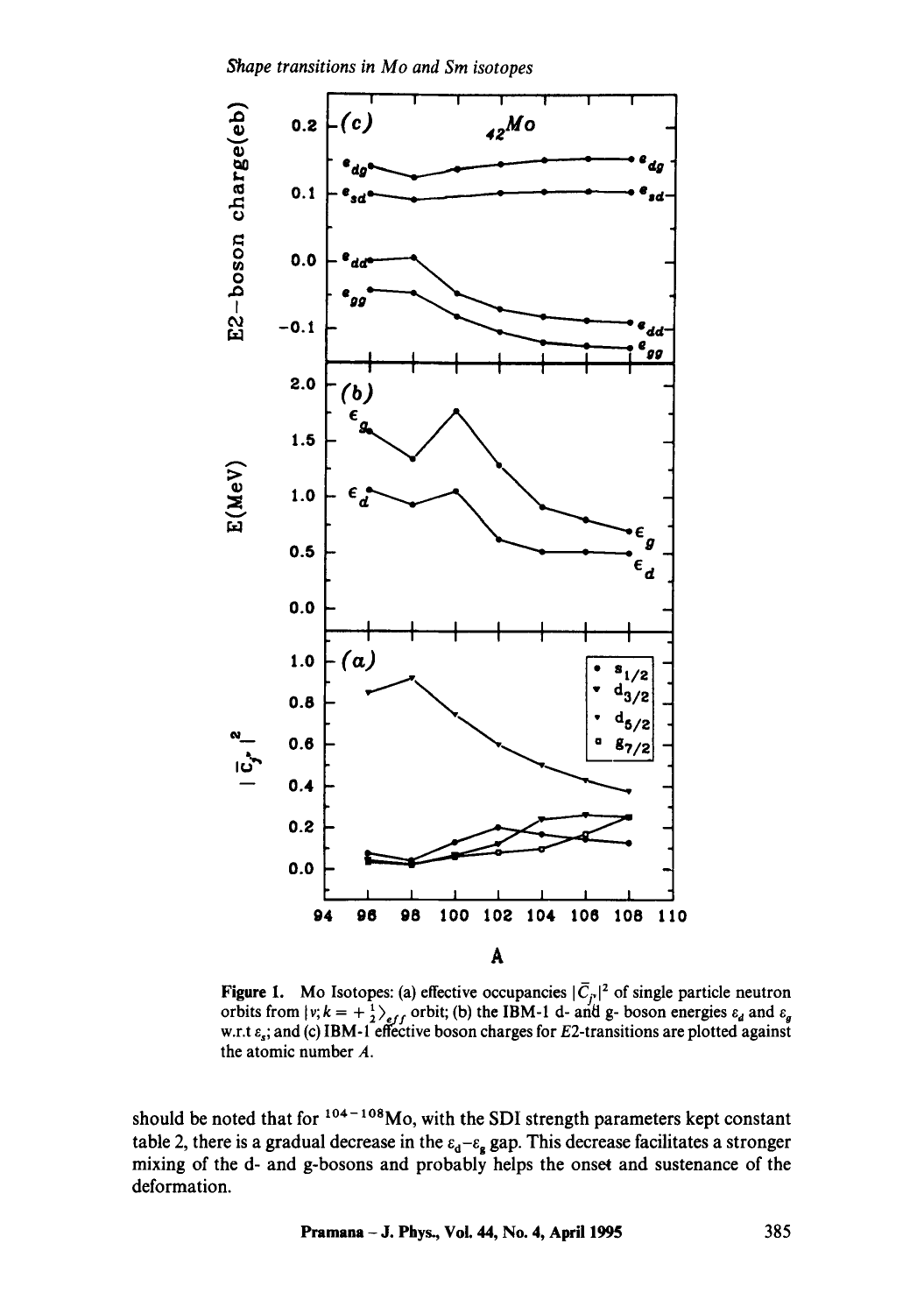#### Subrata Sarangi and Jitendra C Parikh

The IBM-1 E2-charges  $e_{JJ'}$  in eb unit are plotted in figure 1(c). It is gratifying to note that for the heavier (deformed) nuclei these microscopically calculated parameters have the same relative phases as the  $E2$ -transition operator in  $SU(3)$  limit  $[45]$ 

$$
\mathcal{F}_{\text{IBM}-1}^{(E2)}(SU(3)) = e^B \left( 4 \left( \frac{7}{15} \right)^{1/2} (s^{\dagger} \tilde{d} + d^{\dagger} \tilde{s})_0^2 - 11 \left( \frac{2}{27} \right)^{1/2} (d^{\dagger} \tilde{d})_0^2 + \frac{36}{\sqrt{105}} (d^{\dagger} \tilde{g} + g^{\dagger} \tilde{d})_0^2 - 2 \left( \frac{33}{7} \right)^{1/2} (g^{\dagger} \tilde{g})_0^2 \right) \tag{32}
$$

and with the free parameter  $e^B = 0.04$  eb, the two sets of parameters become comparable for the deformed nuclei like  $106 - 108$ Mo.

In figure 2(a), the observed [31] and calculated  $2^+_1$ ,  $4^+_1$  and  $6^+_1$  energies of the isotopes  $(A)$  are plotted with respect to the respective ground state energies. The



Figure 2. Mo isotopes: the experimental and calculated (a) Yrast spectra; and (b) the E2-transition probabilities  $(B(E2; 0^+_1 \rightarrow 2^+_1))$ .

Pramana - J. Phys., Vol. 44, No. 4, April 1995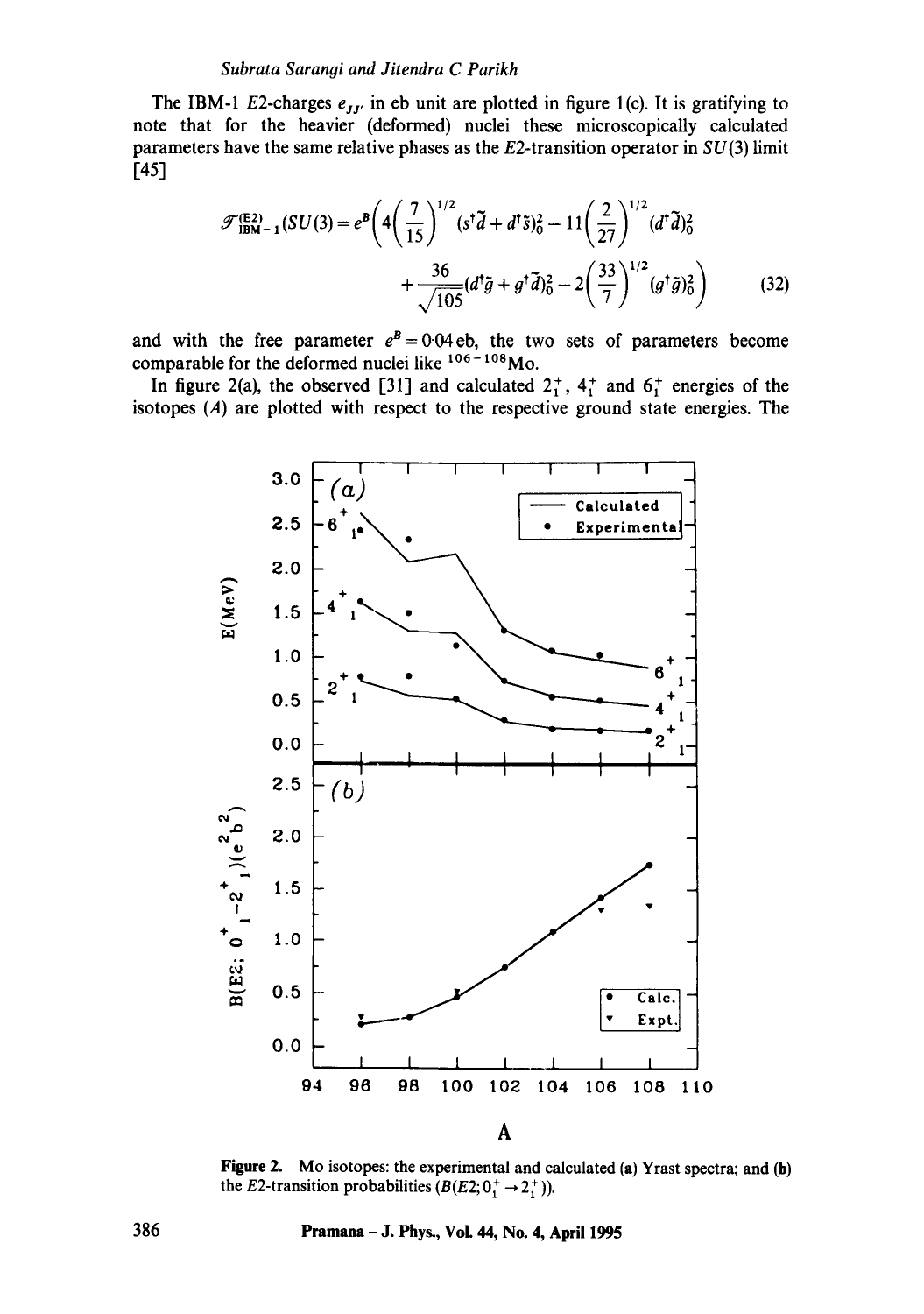$B(E2; 0^+_1 \rightarrow 2^+_1)$  (or  $B(E2)$ ) are presented alongwith the experimental values [32] in figure 2(b). The spherical to axial-rotor shape transition is clearly borne out with lowering of the  $2^{+}_{1}$  level with A, the transition in the energy spectrum from vibrational to rotational and also the enhancement of  $B(E2)$ <sup> $\uparrow$ </sup> values around  $A = 100, 102$ . The overproduction of  $B(E2)$ <sup> $\uparrow$ </sup> for  $A = 106, 108$  is also observed by other phenomenological studies [30, 36]. It may be noted in table 2 that the necessity to vary the SDI strength parameters occurs near  $A \approx 100$ , 102 where the transition evidently occurs.

# 3.2 *The Sm isotopes*

The single particle spaces and the corresponding energies of the orbits are given in table 3. The beginning-sheU single-particle (BSSP) energies [7] have been taken for both neutrons and protons. The strength parameters of SDI are kept fixed at  $A_{vv} = A_{\pi\pi} = 0.3$  MeV and  $A_{vx} = 0.12$  MeV. The energies of a few low-lying levels with respect to the corresponding ground state energies given by our calculation alongwith the corresponding experimental values [311 are plotted in figure 3(a). The spectra generated in [10] are plotted in figure 3(b) for comparison. The calculated levels for the deformed nuclei, namely,  $152 - 154$  Sm are pushed up compared to the observed ones. The same effects are also observed in figure 3(b). The evidence of the shape transition at  $A = 150 - 152$  is clearly seen from the Yrast levels  $2<sub>1</sub><sup>+</sup>$  and  $4<sub>1</sub><sup>+</sup>$  plotted with respect to the ground state. The behavior of the  $0<sub>2</sub><sup>+</sup>$  has been pointed out to be remarkable [47] in the shape transition. Being a member of the two-phonon triplet of a spherical nucleus, it first drops linearly alongwith  $2^{+}_{2}$  and  $4^{+}_{1}$ . As the transition to axially-deformed shape occurs, it moves up and becomes the head of the  $\beta$ -band. The  $2<sub>1</sub><sup>+</sup>$  level also goes up as seen in the experimental curve (figure 3(a)). However, the  $0^{+}$  and  $2^{+}$  levels for  $152 - 154$ Sm in our calculation are produced at higher energies compared to those of [10] in figure 3(b). As already mentioned earlier, the excess of pairing correlation supplied by a higher than realistic value of  $A_{yy}$  and  $A_{\pi\pi}$  may be playing a role in this scale-up. It is also likely that the excited boson states such as s' and d' play a role even in the low-lying spectra of deformed nuclei. In addition, for our calculated levels the mixing of  $F$ -spin mixed-symmetry states with those of  $F$ -spin symmetric ones may also be party responsible. As Scholten's calculations are carried out in IBM-2 with a Majorana force which pushes the F-spin mixed-symmetry levels up, the  $0^+_2$ ,  $2^+_2$  levels produced thereby should correspond closer to pure F-spin symmetric levels.

| Neutrons                                                                                                                            |                | Protons                                               |                |
|-------------------------------------------------------------------------------------------------------------------------------------|----------------|-------------------------------------------------------|----------------|
| orbits                                                                                                                              | energies (MeV) | orbits                                                | energies (MeV) |
|                                                                                                                                     | $1-00$         |                                                       | 0.00           |
|                                                                                                                                     | 1.50           | $\frac{1g_{7/2}}{2d_{5/2}}$<br>$\frac{2d_{3/2}}{3/2}$ | 0.96           |
|                                                                                                                                     | 2.25           |                                                       | 2.69           |
|                                                                                                                                     | 2.45           | $1h_{11/2}$                                           | 2.76           |
|                                                                                                                                     | 2.60           | $3s_{1/2}$                                            | 2.99           |
| 2f <sub>7/2</sub><br>3p <sub>3/2</sub><br>3p <sub>1/2</sub><br>1h <sub>9/2</sub><br>2f <sub>5/2</sub><br>1i <sub>13/2</sub><br>13/2 | 2.80           |                                                       |                |

**Table** 3. The neutron and proton model spaces for  $146 - 156$ Sm and the spe.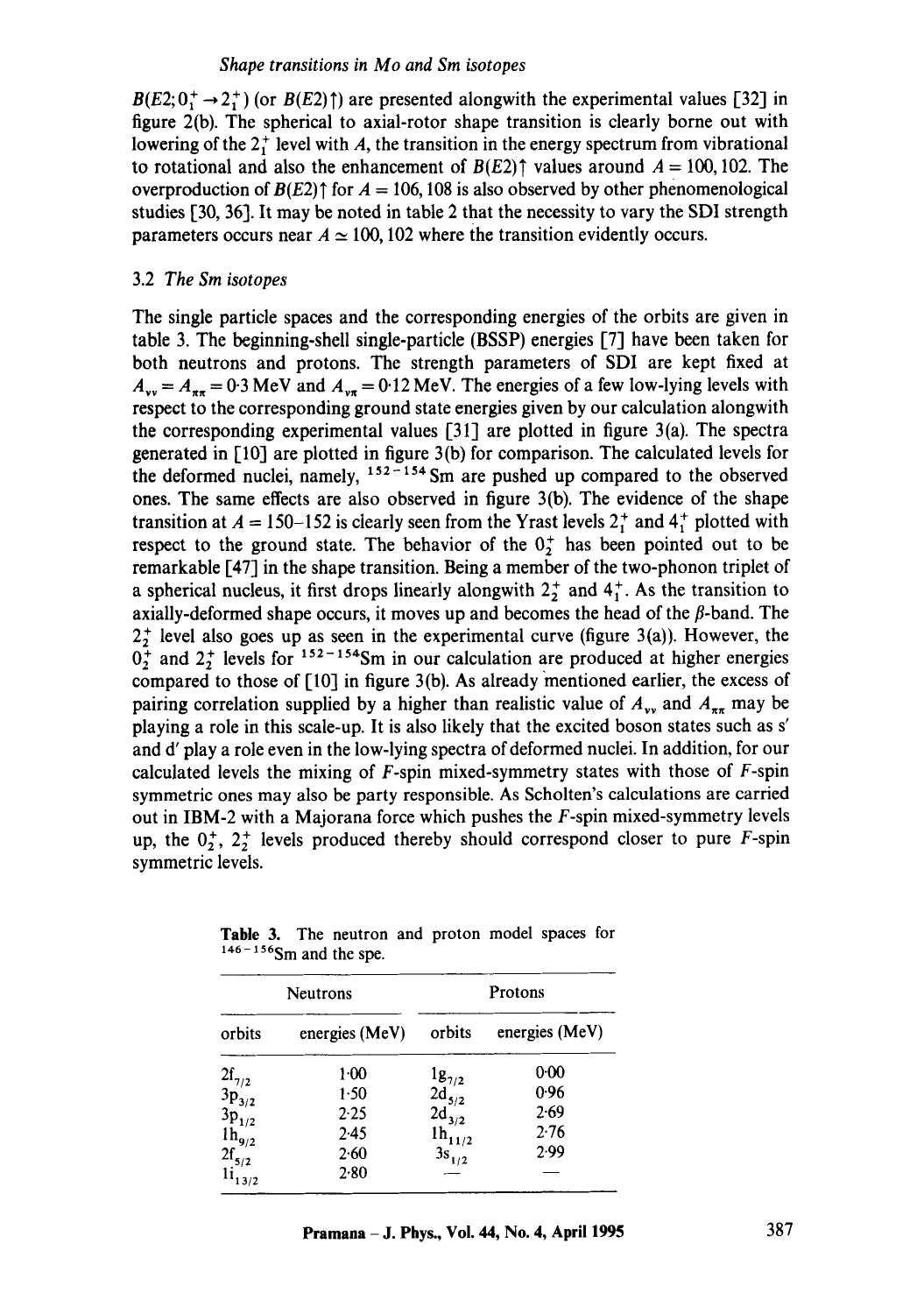Subrata Sarangi and Jitendra C Parikh



Figure 3. Sm isotopes: (a) experimental (expt.) and calculated (calc). spectra; (b) spectra produced in Scholten's calculation alongwith the experiment levels; and (c) the  $B(E2; 0^+_1 \rightarrow 2^+_1)$  in  $e^2b^2$  units. A different set of  $e_v$  and  $e_{\pi}$  produces the  $B(E2)$ <br>values closer to the experimental values for  $A = 152$ , 154.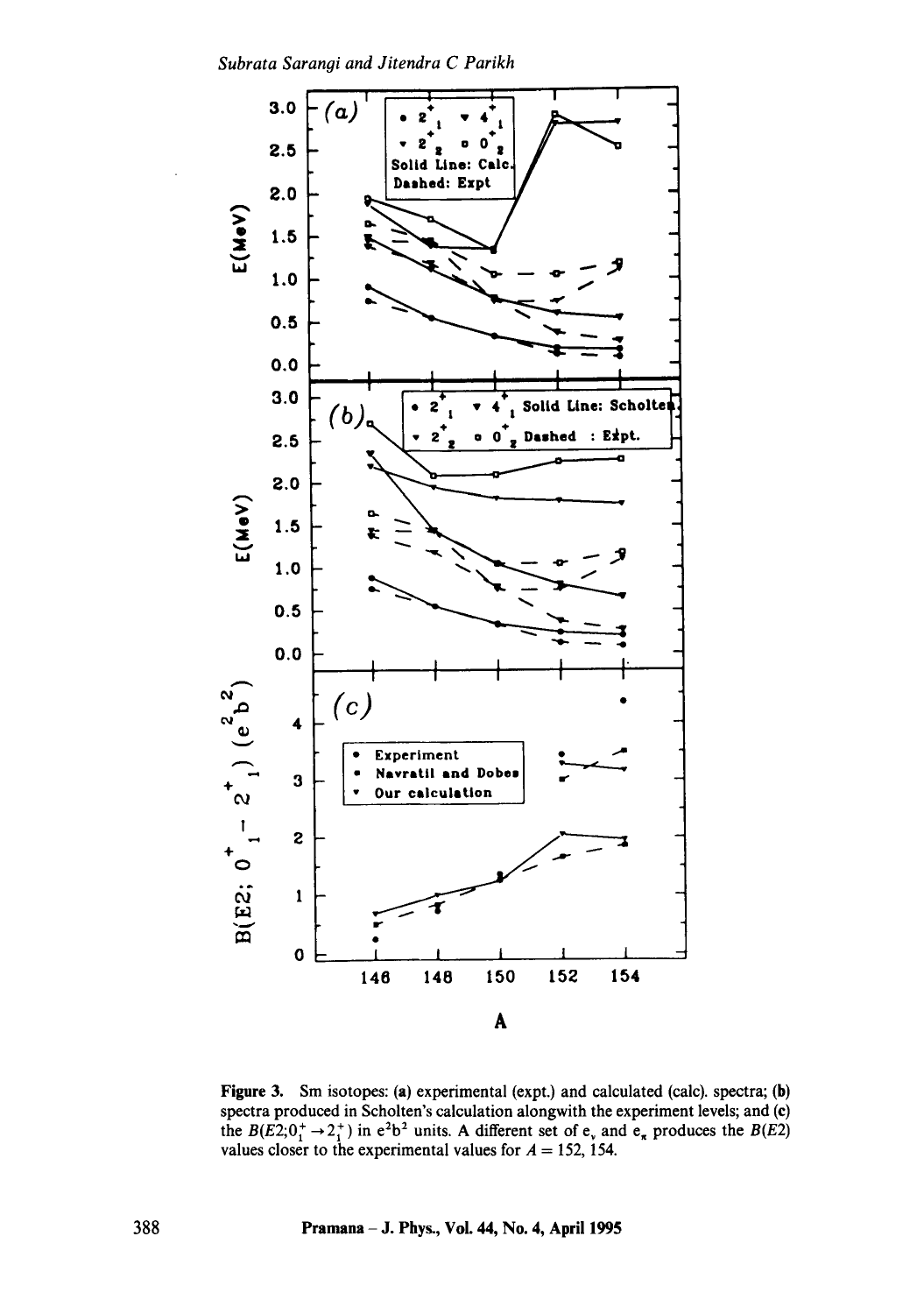#### *Shape transitions in Mo and Sm isotopes*

The  $B(E2)$ <sup> $\dagger$ </sup> values plotted in figure 2(c) alongwith the experimental values [32] and those of Navrátil and Dobesy [16] also show the enhancement at  $A \approx 152-a$ characteristic of the transition. However, we observe that the initial choice of the fermion effective charges  $e_y = 0.5e$  and  $e_x = 1.3e$  is not able to produce enough enhancement as observed at the transition. In order to reproduce the enhancement closer to observed values we have to adopt a new set of parameters, i.e.  $e_y = 0.7$  e and  $e_7 = 1.6$  e. Similar observation has also been made by Navrátil and Dobesy. Such a variation of the parameters is also evidently necessary in the case of the spectra (both ours as well as Scholten's) which while qualitatively showing the transition are scaled up at the point of transition, i.e. at  $A = 150-152$ .

#### **4. Discussion**

A great deal of work probing the microscopic foundations of IBM has been reported in literature. Several schemes and procedures have been developed to construct the bosons and the bosonic operators microscopically from fermion inputs. These studies demonstrate various degrees of success in explaining different aspects of low-lying collectivity in nuclei. However, there have been only very few microscopic IBM calculations to study detailed spectroscopic properties.

The highlight of the procedure presented here is that with a simple prescription it dynamically evaluates the boson structure and matrix elements of the boson operators for each nucleus from its deformed HF solution. Secondly, this procedure is success- fully applied to carry out spectroscopic calculations to study the spherical to axially- deformed shape transition in even-A Mo and Sm isotopes.

This procedure is based on the following assumptions:

(i) The truncation of the full shell model space to S-D-G space is both viable and sufficient;

(ii) The many particle fermion states of the S-D-G space and the matrix elements of the fermionic operators defined in this space are correctly represented by the corresponding boson states in the s-d-g space and the matrix dements of the bosonic operators;

(iii) The lowest energy HF solutions from which the correlated S, D and G pairs are constructed are prolate in character.

(iv) The identical boson interaction terms are negligible compared to the neutronproton interaction term in the boson Hamiltonian.

(v) The low-lying IBM-2 states of interest are F-spin symmetric.

(vi) For computational limitations, the boson configuration space has been truncated with the condition  $N_g \le 2$  of g-bosons. For the Sm isotpoes, we also have a further truncation  $N_s \ge 2$  of s-bosons.

In our study of shape transitions, we observe a necessity to vary the fermion two-body interaction (SDI) strength parameters is the transition region. Our strategy of variation parameters is somewhat different from that of Navrátil and Dobesy  $[16]$ who vary all the fermion parameters through a prescription laying more stress on the variation of single-particle energies.

It is of course desirable that one should be able to reproduce the observed transition from the same set of parameters used throughout the isotopic chain. It is possible that the drastic truncation of the shell model space mapped onto the boson space and further approximations in the boson space does not allow the interaction to take its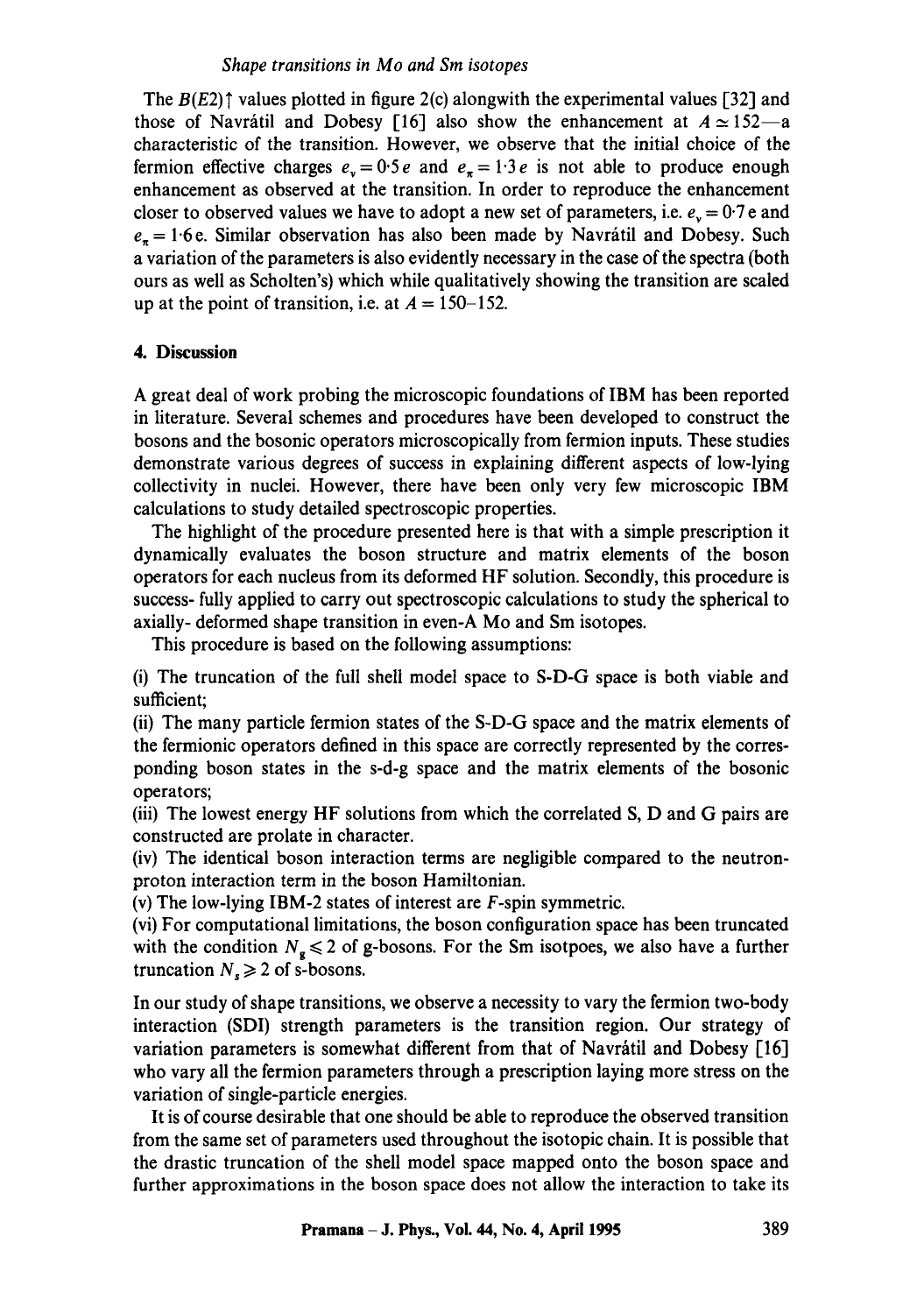## *Subrata Sarangi and Jitendra C Parikh*

course and demonstrate the transition. This requires us to adjust the parameters by hand to reproduce the transition. However, it has also been shown in shell model calculations [48] that in order to reproduce the observed spectra for all the nuclei in the s-d shell, the two-body matrix elements have to be multiplied by a factor  $\sim A^{1/3}$ . Such calculations are prohibitively difficult for the set of nuclei under our consideration. Notwithstanding, we can at the least say that the need to vary fermion parameters may be attributed to the absence of excited bosons  $(s', d'', g', \dots)$  which may correspond to nearby minima of the variationally minimized energy surface in our HF calculations. Recently it has indeed been shown [14] that inclusion of these bosons does produce better results for lighter nuclei. It is well-known that angular momentum projected HF band-mixing calculations have been eminently successful in studying various spectroscopic properties of nuclei in different regions of the periodic table [49, 50, 51]. We therefore conjecture that if our HF based procedure can be extended to include these excited bosons it may not be necessary to vary the parameters. In summary, we think that the approach proposed in this paper is the simplest, has close connection with the HF band mixing calculations of nuclei and consequently has a natural way of incorporating s' d' g' bosons.

## **Acknowledgements**

We are deeply indebted to our colleagues V K B Kota and Y Durga Devi for allowing us access to the code SDGIBM1 developed and documented by them and for helping us out with the technicalities of running it. Besides, we benefited greatly from discussions with them. We are also grateful to S P Pandya and V K B Kota for a careful reading of the manuscript and for making many useful comments. Thanks are also due to C R Praharaj, B K Agarwal and A K Rath for providing us with the HF code and teaching us how to run it.

#### **References**

- [1] A Arima and F Iachello, *Phys. Rev. Lett.* 35, 1069 (1975)
- [2] F Iachello and A Arima, *Interacting boson model* (Cambridge University Press, Cambridge, England, 1987)
- [3] R F Casten and D D Warner, *Rev. Mod. Phys. 60,* 389 (1988)
- [4] F Iachello and I Talmi *Rev. Mod. Phys.* 59, 375 (1987)
- [5] A Klein and E R Marshalek, *Rev. Mod. Phys.* 63, 375 (1991)
- [6] T Otsuka, A Arima and F Iachello, *Nucl. Phys.* A309, 1 (1978b)
- [7] S Pittel, P D Duval and B R Barrett, *Ann. Phys.* (N. Y.) 144, 168 (1982)
- [8] Y K Gambhir, P Ring and P Schuck, *Phys. Rev.* C25, 2858 (1992a)
- [9] Y K Gambhir, P Ring and P Schuck, *Nucl. Phys. A384,* 37 (1982b)
- [10] O Scholten, *Phys. Rev.* C28, 1783 (1983)
- [11] A Van Egmond and K Allaart, *Nucl, Phys.* A425, 275 (1984)
- [12] C H Druce, S Pittel, B R Barrett and P D Duval, *Ann. Phys.* 176, 114 (1987)
- [13] L D Skouras, P Van Isacker and M A Nagarajan, *Nucl. Phys.* A516, 255 (1990)
- [14] D Bonatsos, L D Skouras, P Van Isacker and M A Nagarajan, *J. Phys.* GI7, 1803 (1991)
- [15] P Navnitil and J Dobesy, *Nucl. Phys.* A507, 340 (1990)
- [16] P Navrátil and J Dobesy, *Nucl. Phys.* **A533**, 223 (1991)
- [17] S Sarangi and J C Parikh, *Pramana J. Phys.* **40,** 43 (1993)
- [18] A Sethi, F Todd Baker, G T Emery, W P Jones and M A Grimm, *Nucl. Phys.* A518, 536 (1990)
- [19] A Sethi, N M Hintz, D N Mihailidis, A M Mack, M Gazzaly, K W Jones, G Pauletta, L Santi and D Goutte, *Phys. Rev.* C44,700 (1991)